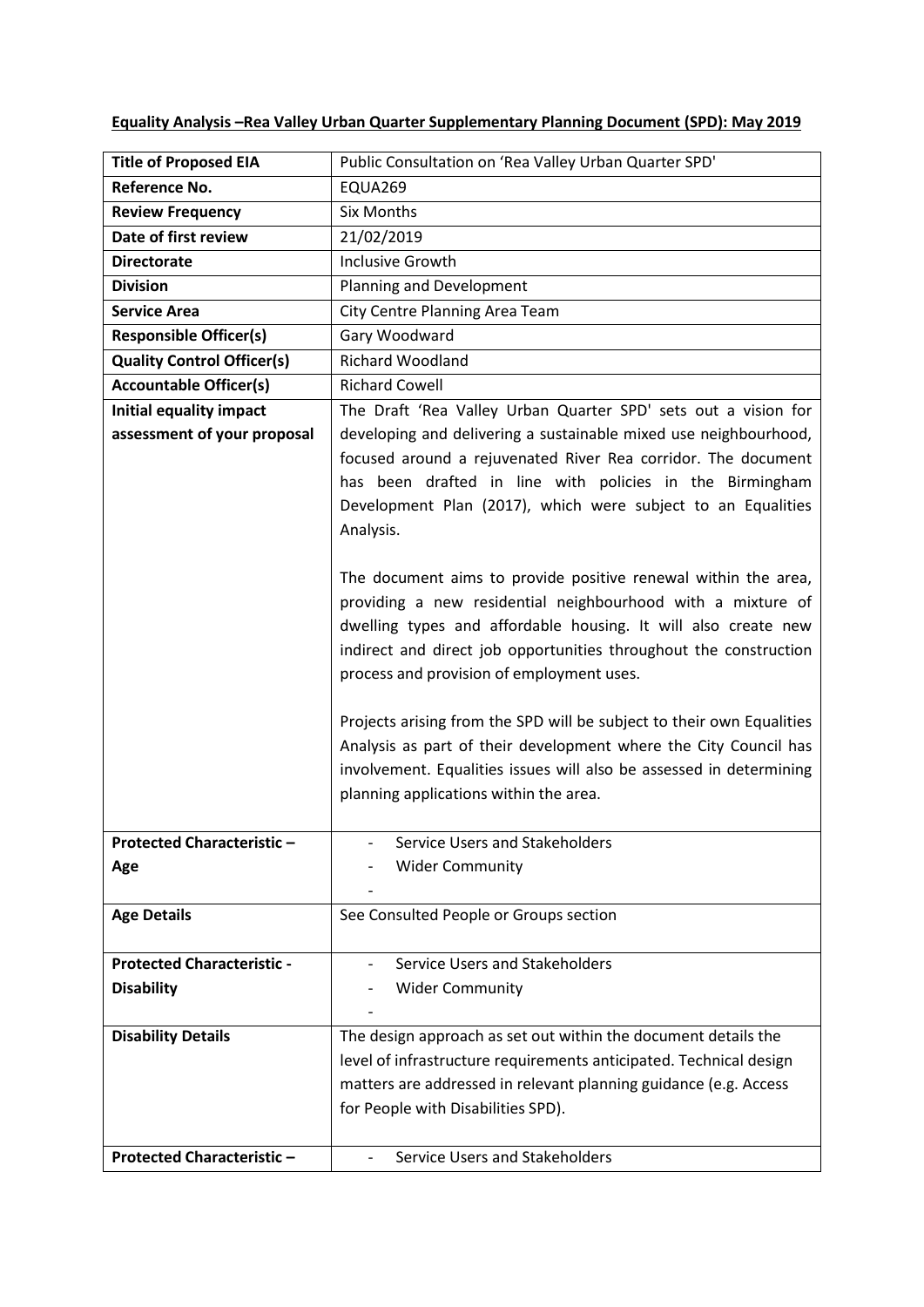| Gender                             | <b>Wider Community</b>                                                 |
|------------------------------------|------------------------------------------------------------------------|
| <b>Gender Details</b>              | See Consulted People or Groups section                                 |
| <b>Protected Characteristic-</b>   | N/A                                                                    |
| <b>Gender Reassignment</b>         |                                                                        |
| <b>Gender Reassignment Details</b> | N/A                                                                    |
| <b>Protected Characteristic -</b>  | N/A                                                                    |
| <b>Marriage and Civil</b>          |                                                                        |
| Partnership                        |                                                                        |
| <b>Marriage and Civil</b>          | N/A                                                                    |
| <b>Partnership Details</b>         |                                                                        |
| <b>Protected Characteristic -</b>  | Service Users and Stakeholders                                         |
| <b>Pregnancy and Maternity</b>     | <b>Wider Community</b>                                                 |
| <b>Pregnancy and Maternity</b>     | See disability section                                                 |
| <b>Details</b>                     |                                                                        |
| <b>Protected Characteristic -</b>  | Service Users and Stakeholders                                         |
| Race                               | <b>Wider Community</b>                                                 |
| <b>Race Details</b>                | See Consulted People or Groups section                                 |
| <b>Protected Characteristic -</b>  | Service Users and Stakeholders                                         |
| <b>Religion or Beliefs</b>         | <b>Wider Community</b><br>$\overline{\phantom{a}}$                     |
| <b>Religion or Beliefs Details</b> | See Consulted People or Groups section                                 |
| <b>Protected Characteristics -</b> | N/A                                                                    |
| <b>Sexual Orientation</b>          |                                                                        |
| <b>Sexual Orientation Details</b>  | N/A                                                                    |
| <b>Consulted People or Groups</b>  | An engagement strategy has been developed to set out how the           |
|                                    | public consultation will be carried out. This has been developed in    |
|                                    | line with guidance as provided in the Statement of Community           |
|                                    | Involvement (SCI) (2008).                                              |
|                                    |                                                                        |
|                                    | The public consultation approach will be made relevant to the local    |
|                                    | community and wards within the SPD area. As such relevant              |
|                                    | organisations that advise on equalities issues will be consulted.      |
|                                    |                                                                        |
|                                    | Groups in the area will be informed about the draft SPD (via letter /  |
|                                    | press release / online), for which a number of drop-in sessions will   |
|                                    | be made available during the consultation period. Detailed and         |
|                                    | ongoing engagement will also be carried out with key stakeholders      |
|                                    | through scheduled meetings and workshops.                              |
|                                    |                                                                        |
| <b>Informed People of Groups</b>   | See Consulted people or groups section                                 |
| <b>Summary and evidence of</b>     | The results of the public consultation on the draft document will be   |
| findings from EIA - Equalities     | used to update the Equalities Analysis; this will inform the final SPD |
| analysis? Or Env?                  | when adopted.                                                          |
|                                    |                                                                        |
| Submit to quality control          | <b>RW</b>                                                              |